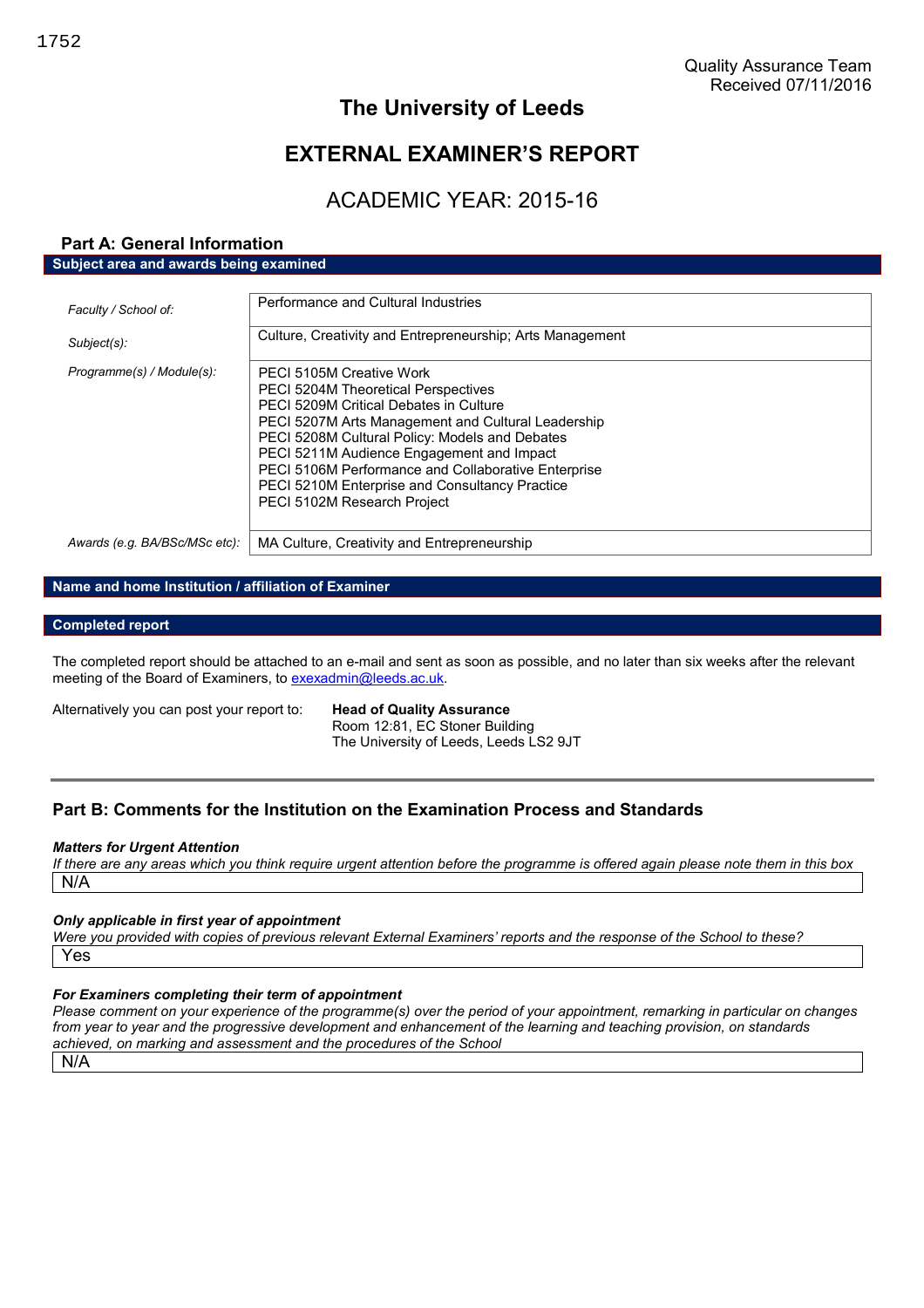#### **Standards**

- **1. Please indicate the extent to which the programme Aims and Intended Learning Outcomes (ILOs) were commensurate with the level of the award**
	- *The appropriateness of the Intended Learning Outcomes for the programme(s)/modules and of the structure and content of the programme(s);*
	- *The extent to which standards are appropriate for the award or award element under consideration.*
		- The programme's Aims and ILOs are appropriate to the achievement of Master's degree qualification in this subject area. The programme provides an excellent balance of theoretical perspectives, research training and practical and vocational aspects. The course aims to produce graduates who will occupy administrative, management and leadership roles in cultural and creative organisations, or work in roles which draw on their skills as creative and cultural entrepreneurs in both public and private sectors, in the fields of creative work, cultural policy, regeneration, and arts and cultural management. It also offers the appropriate means of progression to PhD study.

#### **2. Did the Aims and ILOs meet the expectations of the national subject benchmark (where relevant)?**

 *The comparability of the programme(s) with similar programme(s) at other institutions and against national benchmarks and the Framework for Higher Education Qualifications.*

The aims and ILOs of this programme are of a commensurate standard and scope to similar, competitor programmes in the UK. They have been significantly enhanced this academic year by the broadening of options to allow for further focus on audiences, enterprise and consultancy.

#### **3. Please comment on the assessment methods and the appropriateness of these to the ILOs**

 *The design and structure of the assessment methods, and the arrangements for the marking of modules and the classification of awards;*

 *The quality of teaching, learning and assessment methods that may be indicated by student performance.* General comments on taught modules: there is a good breadth of modules available with varied modes of assessment, including pitch presentations, placements, academic essays, critical reflections and business plans. Students also have the opportunity for students to shape research questions around their own interests by devising their own essay and/or research questions.

Comments on specific taught modules:

## **PECI 5105M Creative Work**

This is a focussed, thorough and coherent module, which has recently been revised in terms of content. It now covers all of the broad aspects of cultural labour in a great level of depth. The industry placement is a nice touch to help students to reflect further on the theory and discussions in the classroom. Lots of support is provided for finding a placement. For the reports, the grading looks accurate and feedback is generally a little short but it is clear and constructive. Grades were generally higher for the Project component. Next year, the assessment will change to a 35/65 split, based on recommendations made my predecessor <<>> and I, in consultation with <<>>. This will further improve this module, which has caused some concerns in the past.

## **PECI 5211M Audience Engagement and Impact**

This is a very strong batch of assignments for this new module. The split assignment format is good to test both presentation skills and report writing. The module shows a nice integration of material that is intellectually stimulating but with a practical and vocational aspect. Overall grades for the written report were very high for this module, with plenty of grades in the 70s and 80s. The written feedback is clear, positive and encouraging and has a great format. It is succinct but detailed, with 3 or 4 things to work on. Even those with the highest grades (80 and above) had something to work on. This is excellent practice. Student feedback is excellent with 100 per cent satisfaction. It is excellent to see such a strong module in its first year that has brought the best out of the students.

## **PECI 5106M Performance and Collaborative Enterprise**

I have some concerns about this module. Firstly, I welcome the creative and experimental approach used, which nicely complements other more practical and vocational aspects of the programme. It is also clear from the feedback, which is fulsome and detailed, that the tutor is extremely supportive of the students. However, I have a number of key concerns that I would like to see addressed by the next academic year.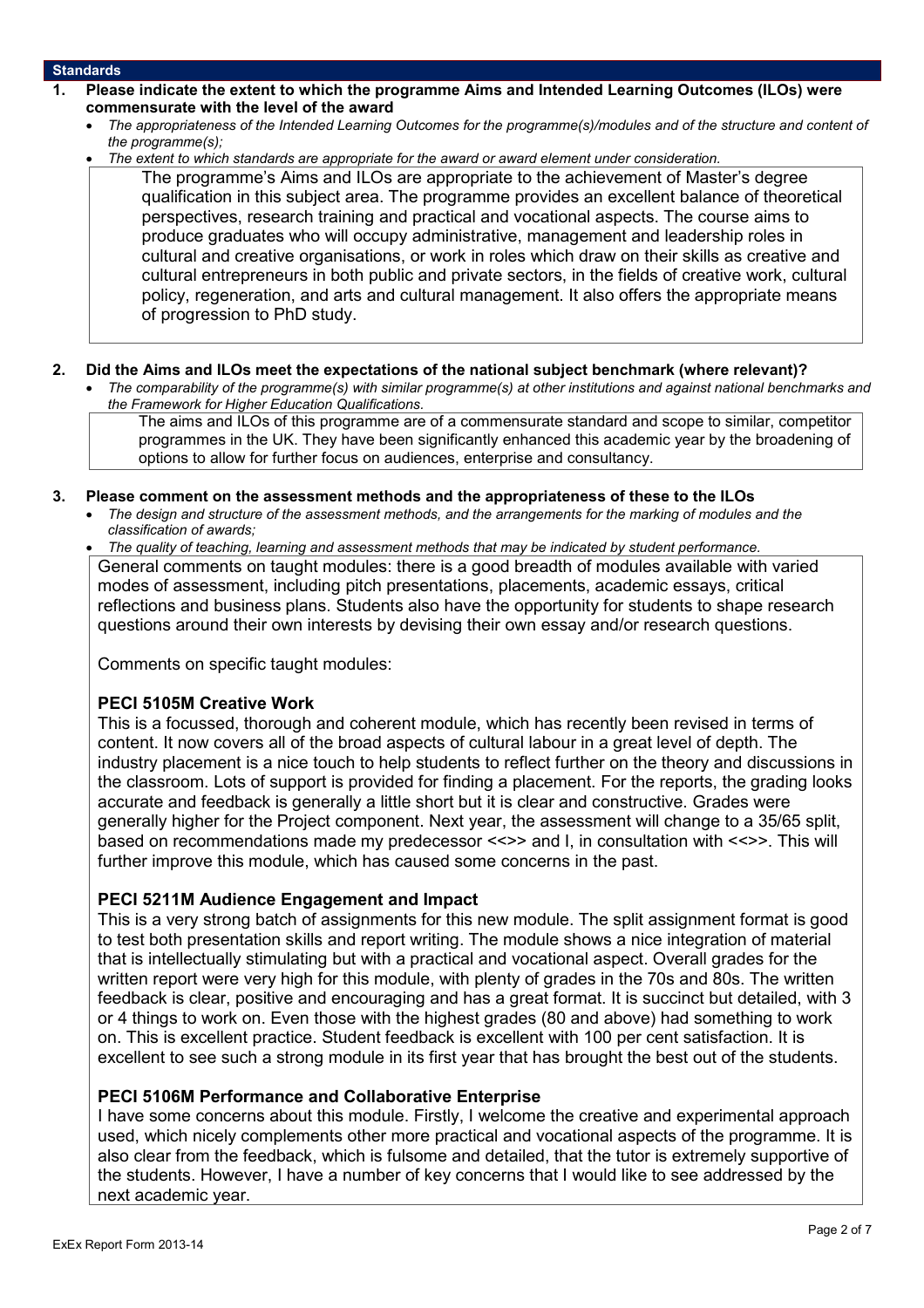- 1) The module guide is unclear on the content of the module. This is minimal information of the module structure throughout the semester. There are various accompanying and related documents, but these appear on the VLE as separate Word files. As a result, the module information lacks clarity and the key information is dispersed and fragmented across 4/5 documents. For coherence, please consolidate all of these materials into one source document, with some additional revisions to the text to make it clearer and more concrete in terms of detail on the content of the module. For example, one of the learning outcomes states: 'manipulate complex material from varied disciplines that, responding to an identified demand within the cultural industries sector'. This does not make sense.
- 2) There is a list of indicative reading with six texts. I would like to see a longer list of core reading and where books are listed, appropriate chapters and sections highlighted. I fully support creative approaches but as this is a postgraduate module, more engagement with theory is required throughout.
- 3) Part of the assessment is a critical evaluation, yet the written assignments are rather basic in demonstrating an understanding of reflexivity. Therefore, I would like to see more guidance around the topic of reflexivity both in terms of the reading list and embedded into the module structure.
- 4) As external examiner, it is crucial for me to access the students' work for the practical component, which forms 70% of the total mark. Some information was provided on the morning of the board but this was partial and did not provide me with a full sense of the assessment. For example, none of the learning contracts were made available, which seem to be a central element of the groupwork. Please supply complete materials in advance of the next exam board.
- 5) As the practical component forms 70% of the mark, it requires second marking and so I require access to the second markers comments. These were not provided on this occasion. Please provide these in advance of the next exam board.
- 6) The grading for this module appears overly generous. My assessment of the students' written work is that it was mostly descriptive, uncritical, rather superficial and lacking a reflexive voice, all of which are crucial for a critical evaluation. My concerns were substantiated and became increasingly apparent at the exam board meeting, where the individual student profiles demonstrated this very starkly. For example, several students had consistently received grades in the low 50s throughout the course of the degree programme, yet had jumped to 70+ for this module. Whilst I recognise that students can excel in one particular area and this module may have brought out the best in them, there were several of these cases, and some of these were students who were clearly struggling, with borderline fails, resits and plagiarism cases. I would like the marking of this module to be looked at by the programme management, in liaison with the module convenor. I would also like assurance that an experienced second marker will be involved in this module next academic year.

# **PECI 5204M Theoretical Perspectives**

This is a big and well organised module that is team-taught. The split assignments ensure that the students engage with a broad base of theory. The feedback on this module varies quite a bit in terms of length and level of detail. I have some further thoughts on this, which can be seen at the end of the report on the final page.

# **PECI 5207M Arts Management and Cultural Leadership**

This is another big and well organised module that is team-taught. Overall, the work is of a decent standard and there is a good range of marks. There are quite a high number of fails. The staff feedback is consistent: clear, succinct, focussed and constructive. Even the weakest students are encouraged through the comments, with clear instructions for improvement.

# **PECI 5208M Cultural Policy: Models and Debates**

This module has a Western focus on cultural policy, which seems slightly limited for a programme with a large majority of Asian students. However, the content itself is sound and there is some excellent work being produced in this module, which shows a sophistication of thinking. This perhaps reflects the student-led nature of this module, which possibly attracts stronger students? The essays are good and the feedback is constructive and clear. Whilst this is a good module with a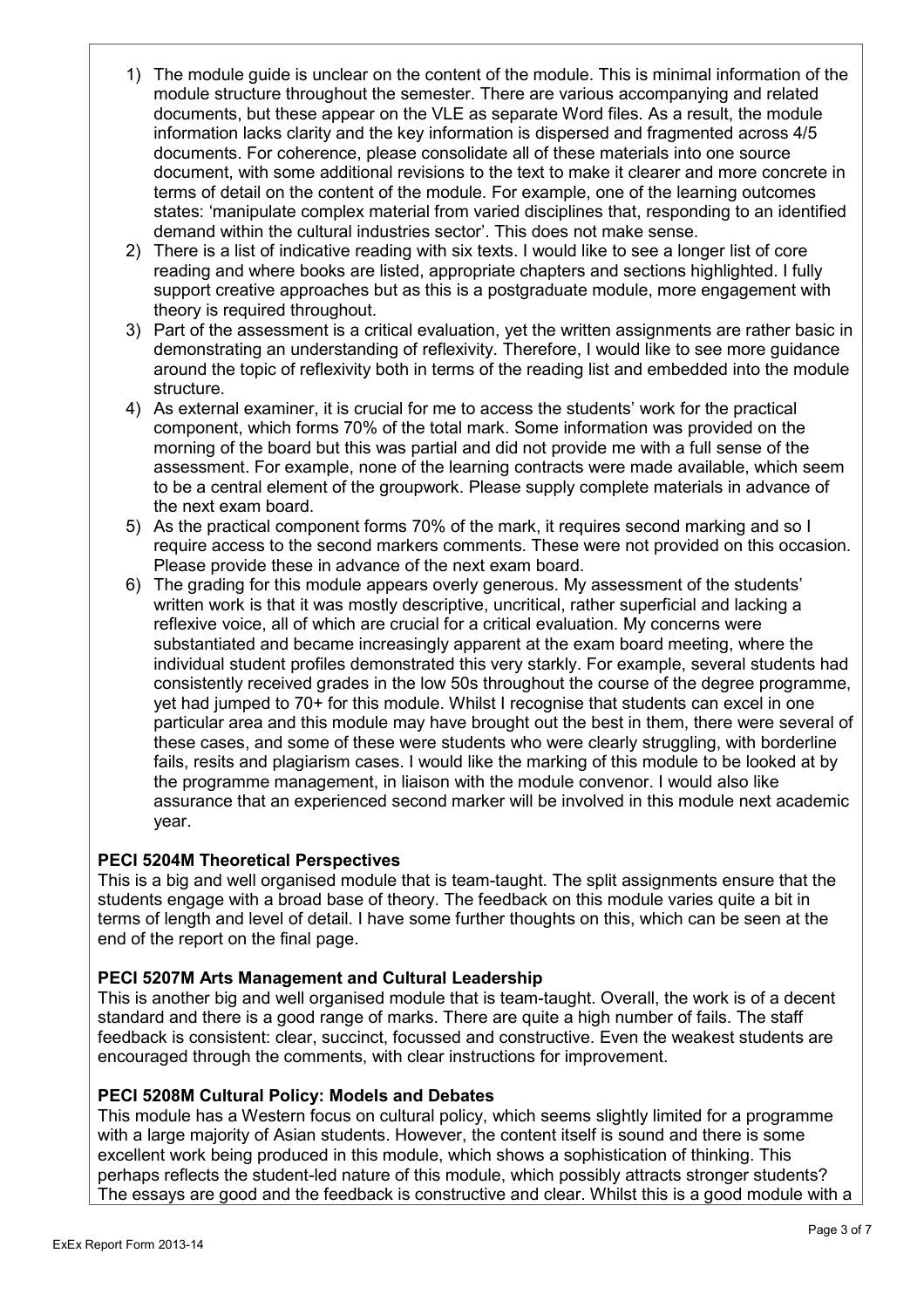policy focus that nicely complements some of the other aspects of the programme, its cohort of three is very small. Whilst students get lots of tutor contact, I do wonder about their classroom experience. It certainly has not diminished the quality of their scholarship but is a question that the programme team may wish to explore. There is also a question of viability, which I have provided more comments on at the end of the report on the final stage.

# **PECI 5209M Critical Debates in Culture and Place**

This is an interesting module. The assignment encourages students to devise their own focus, so it is good to see such a breadth of topics being tackled. There is a good range of work here and a handful of fails. There is a fair bit of variation in the feedback. Failing students in particular require longer and more detailed comments, with clear instruction for improvement. I have provided more thoughts on this at the end of this report.

# **PECI 5210M Enterprise and Consultancy Practice**

It is good to see this new module on the programme. There is a nice mix of theory and practice. The three way split in the assessment is useful for students to develop skills across presentation and pitching, report writing and critical reflection, plus there is the optional teamwork element. This is great for students but labour intensive for staff, especially with the programme already over capacity in terms of staffing. The written work is good and nicely produced. The feedback on the report component is critically constructive and clear. The feedback on the reflective essay requires some attention. Some of this is short and inadequate, at a couple of sentences in length. A handful of assignments only have one sentence, which is purely descriptive. This is not sufficient, especially for struggling students. One student  $- \ll \gg -$  got a top mark of 75% and yet received no written feedback at all. I'd like to see some attention paid to the feedback for the reflective essay in the next cohort. More thoughts on feedback at the end of the report. Overall, this is a strong start for a new module and I look forward to seeing how it develops. Well done to the team.

# **5102M Research Project**

There was an interesting mix of projects and a good range of marks, with no fails. The programme had a dissertation of 82 per cent, which was an ambitious auto-ethnography project, which was awarded the School's prize for the best dissertation. The standard of these assignments is a testament to the teaching on this programme and the level of support provided by academics in the department. This builds on work of a good standard over the last few years.

- **4. Were students given adequate opportunity to demonstrate their achievement of the Aims and ILOs?** *The academic standards demonstrated by the students and, where possible, their performance in relation to students on*
	- *comparable courses;*
	- *The strengths and weaknesses of the students as a cohort.*

Strengths – excellent understanding of theory including complex theory, analysis and grasp of key arguments, from broad-ranging and eclectic reading; general research skills and understanding of importance of methodology, particularly demonstrated by research project; skills of critical reading and thinking; ability to synthesise materials. Confidence in devising self-directed assignments and topics; skills of applying appropriate case studies, and in some cases innovative research methodologies such as auto-ethnography.

Weaknesses – there are some weaknesses in expression in English language, which then leads to lower grades as the level of comprehension is unclear.

- **5. For Examiners responsible for programmes that include clinical practice components, please comment on the learning and assessment of practice components of the curriculum** N/A
- **6. Please comment on the nature and effectiveness of enhancements to the programme(s) and modules since the previous year**

*It would be particularly helpful if you could also identify areas of good practice which are worthy of wider dissemination.* The introduction of the new modules 'PECI 5211M Audience Engagement and Impact' and 'PECI 5210M Enterprise and Consultancy Practice' have further strengthened the programme offer in terms of providing a greater breadth of option modules. Both modules ran this year with no problems. Audience Engagement and Impact was a particular highlight this year, with excellent student feedback and a cohort for the next intake of 50 students, with many from outside of the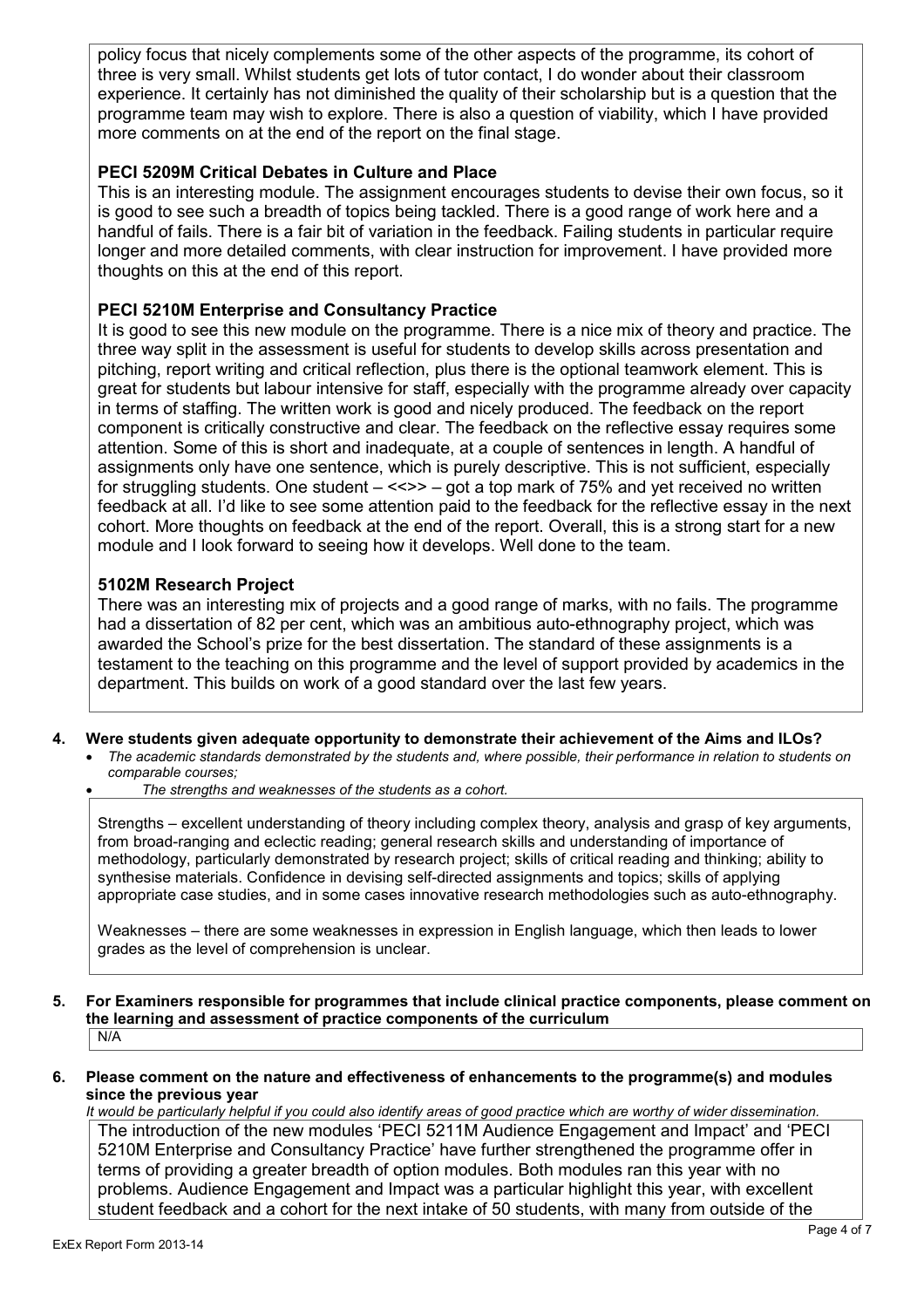school, demonstrating the relevance, appropriateness and wide appeal of the module.

**7. Please comment on the influence of research on the curriculum and learning and teaching** *This may include examples of curriculum design informed by current research in the subject; practice informed by research; students undertaking research.*

Staff research activities are clearly evident in the programme and support the learning objectives and delivery strategies relevant to the programme's mission. Academic staff members are active and publishing in their fields, and are proactively creating a culture of research-led teaching, introducing the students to cutting edge research and the latest aspects of academic enquiry.

**8. Where the programme forms part of an Integrated PhD, please comment on the appropriateness of the programme as training for a PhD**

N/A

#### **For Examiners involved in mentoring arrangements**

**9. If you have acted as a mentor to a new External Examiner or have received mentor support please comment here on the arrangements**

I am new in post and have been in this role for six months. During this time, I have had contact and communication with <<>>, my predecessor. We met over the summer of 2016 with the Programme Director <<>>, to make some joint recommendations to address some of the issues with the module 'PECI5105M Creative Work', which are now beginning to be implemented and will be further addressed in subsequent years.

#### **The Examination/Assessment Process**

**10. The University and its Schools provide guidance for External Examiners as to their roles, powers and responsibilities. Please indicate whether this material was sufficient for you to act effectively as an External Examiner.**

*Whether External Examiners have sufficient access to the material needed to make the required judgements and whether they are encouraged to request additional information.*

The VLE provided partial access to relevant materials. However, some of the materials for the practical group work component for the module 'PECI 5106M Performance and Collaborative Enterprise' were not available until the morning of the board and these were only partial. Also, where assignments require a second marker, such as the above named module, I would like to see the second markers comments in full in advance of the board. These were not available for this module and I would like to request this for future exam boards.

**11. Did you receive appropriate documentation relating to the programmes and/or parts of programmes for which you have responsibility, e.g. programme specifications or module handbooks, marking criteria?** *The coherence of the policies and procedures relating to External Examiners and whether they match the explicit roles they are asked to perform.*

Yes. Materials were available through the VLE and also via the programme staff.

**12. Were you provided with all draft examination papers/assessments? Was the nature and level of the questions appropriate? If not, were suitable arrangements made to consider your comments?**

I was not provided with questions in advance but I presume <<>> agreed these prior to my appointment.

**13. Was sufficient assessed / examined work made available to enable you to have confidence in your evaluation of the standard of student work? Were the scripts clearly marked/annotated?**

Yes – everything was available on the VLE and the materials were clearly marked and identifiable.

**14. Was the choice of subjects for dissertations appropriate? Was the method and standard of assessment appropriate?**

There was an interesting choice of subjects, reflecting the breadth of the field. The standard was good with a breadth of marks and no fails. One student from this programme received the highest score in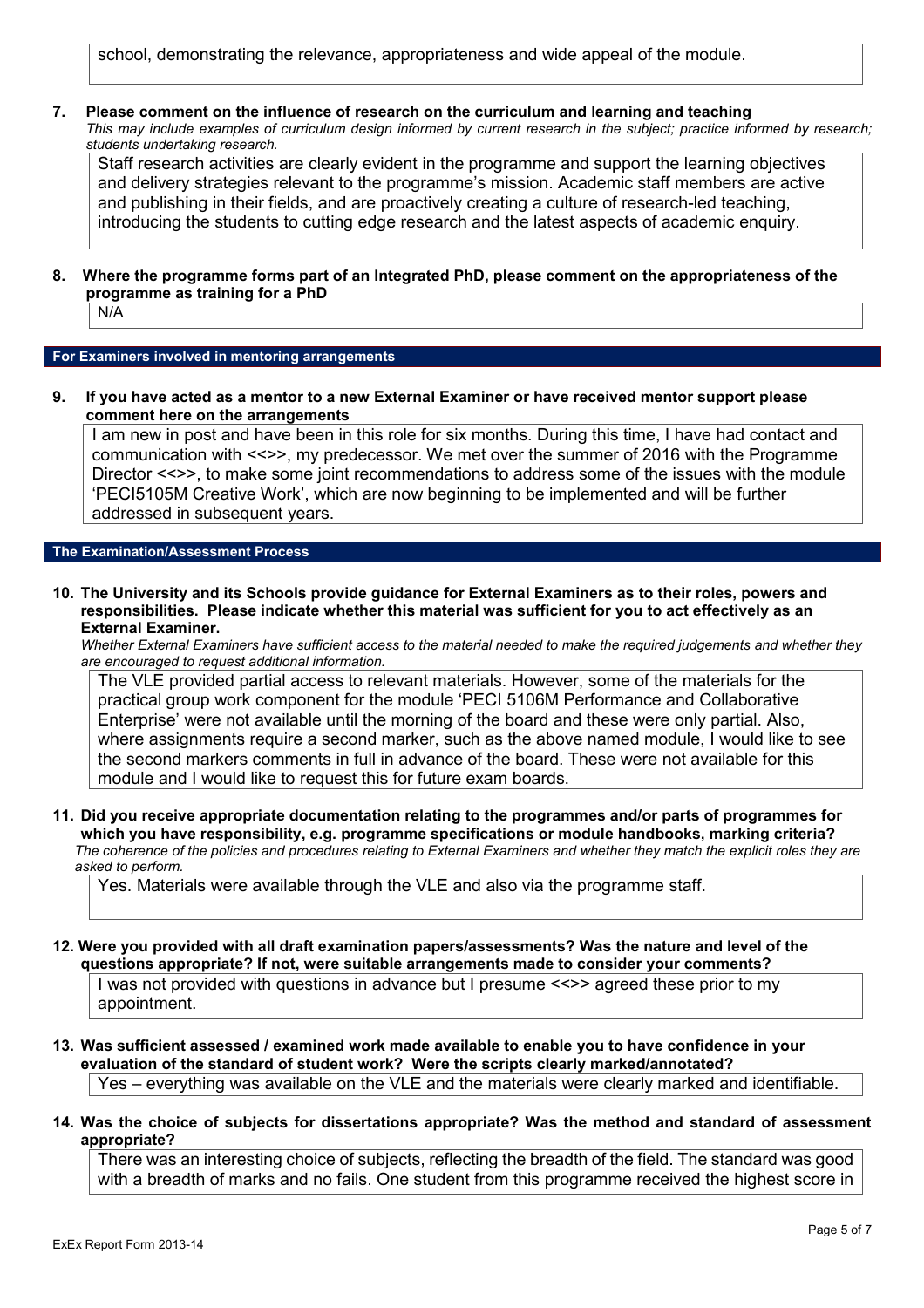the school for her thesis at 82 per cent. The first and second feedback is fulsome, clear and constructive, and the grading appropriate.

**15. Were the administrative arrangements satisfactory for the whole process, including the operation of the Board of Examiners? Were you able to attend the meeting? Were you satisfied with the recommendations of the Board?**

Yes – satisfactory arrangements, attendance and recommendations, and lots of contact from <<>>, who has been very helpful throughout.

**16. Were appropriate procedures in place to give due consideration to mitigating circumstances and medical evidence?**

Yes, everything was handled in accordance with protocol and to a professional standard.

#### **Other comments**

#### **Please use this box if you wish to make any further comments not covered elsewhere on the form**

The programme overall and the individual modules look in good shape (aside from the earlier comments in section 3). There is a nice mix of modules with a breadth of content. There is broad range of assessment methods, which is good to see as it offers students the opportunity to work on reflective pieces, placements, creative evaluations and groupwork, presentations, business plans and reports, not just standardised academic essays.

I have two key points to make regarding written marking feedback and resources.

## **Marking/Feedback:**

There is a lot of variation in staff approaches to writing marking feedback in terms of content, tone, style, length and level of detail. Whilst this is to be expected from a large teaching team, there needs to be a conversation about this. Some tutors are writing a lot of feedback (e.g. over 800 words), whilst others are writing minimal feedback, as I have detailed in section 3 above, consisting of one or two sentences, which can often be purely descriptive (e.g. 'you firstly explore...') or asking a single question (e.g. I'm wondering why you didn't include…'). One assignment received no feedback at all. In particular, weaker students that are getting grades in the low 50s require more instructive and fulsome feedback. There are also a handful of instances where tutors note their personal position (e.g. 'you know that I have utmost respect for those studying in a second language…'). This emotive and personal opinion has no place in the written feedback and so I'd like to remind those colleagues to apply the marking criteria as a dispassionate framework and use the criteria as a cue for comments, if necessary.

Whilst I am not requesting that all feedback is uniform and identical, I would like to invite the School to have a conversation about the appropriate length, style, format and tone etc and agree on some elements of best practice to provide guidance for all staff members. There is some excellent practice in the School in terms of the format and style of feedback on the modules PECI 5211M and PECI 5207M, which consists of one or two short and succinct paragraphs, followed by 1-4 things to work on. This is not onerous for staff and takes away the need to write long feedback, and means that key information is distilled into clear points for students to digest and reflect upon. I am encouraging the School to look at this approach and consider whether it might be used as a model for best practice that can be rolled out.

As a final note on marking, I would like to recommend that supervisors do not act as first marker for the Research Project. This is due to working intensively with particular students over a longer period of time, which could potentially impact on their ability to be impartial when marking. I should note that the written assignments that I inspected were marked accurately and fairly, but this recommendation is standard practice within other institutions.

## **Resources:**

My final comment relates to resources. In particular, some modules have small numbers of 3 or 4 students (eg. Creative Work and Cultural Policy: Models and Debates), which is tremendous in terms of student/staff ratio, but I wonder about the student experience, especially for Cultural Policy: Models and Debates, which is 'student-led' in terms of its organisation and running. Its total success or total failure therefore hinges on the composition of the cohort and the ability and character of the individual students. This year, the cohort of three comprised excellent students, which was reflected in the final grades, but this has the potential to go very wrong. Whilst the breadth of the module choices is a key strength of the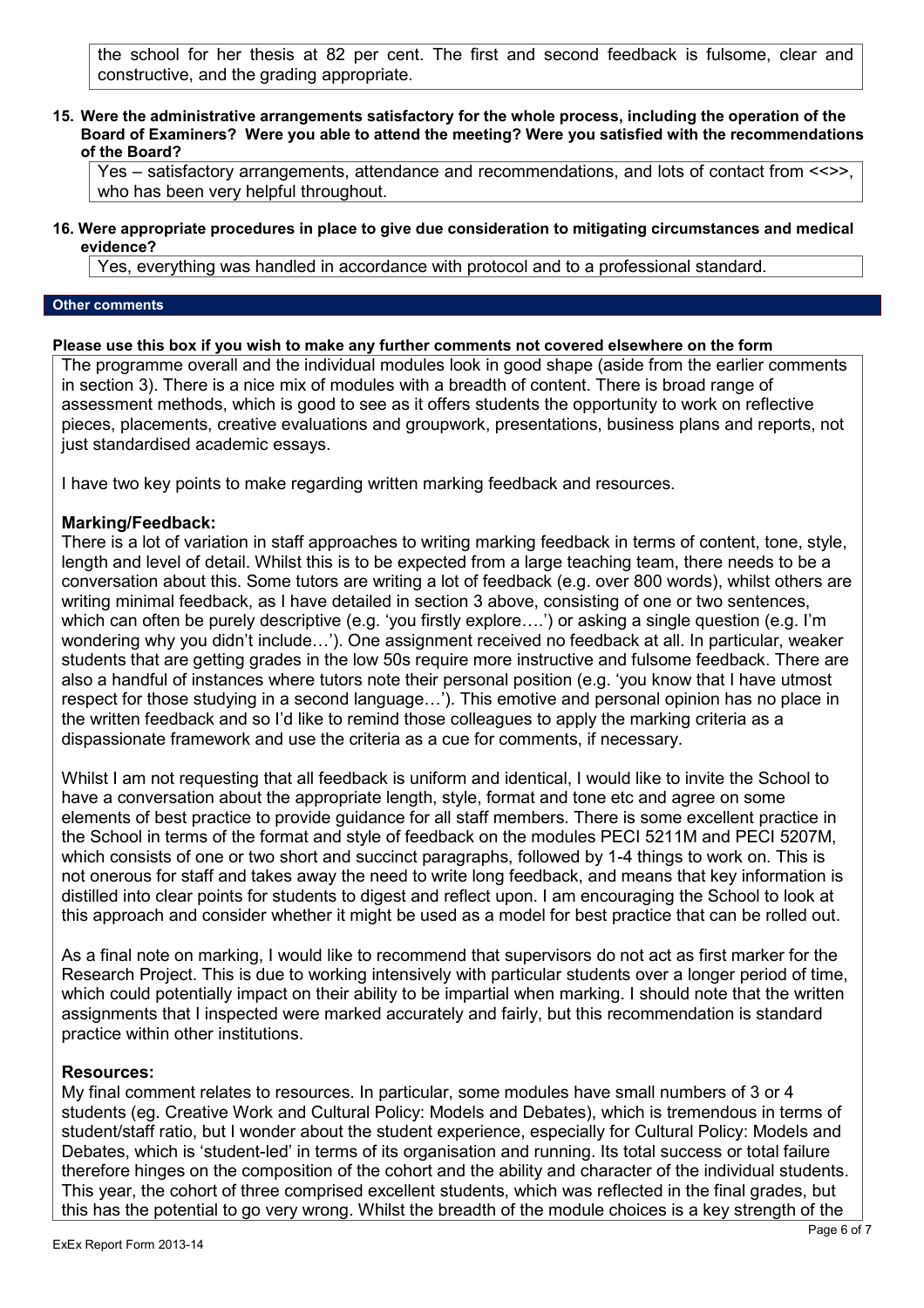programme, I wonder about the viability of these small modules, especially for a teaching team that is already over-stretched and under-resourced. This is, by no means, a suggestion to abolish these small modules, but perhaps a conversation about minimum numbers on modules might be useful, which is common practice within competitor institutions. Connected to this is a cap on numbers at the higher end, as I'm aware that the new module PECI 5211M has 50 students already enrolled, with some students from outside of PCI. Whilst this provides valuable income for the School, it will inevitably place pressure on particular members of staff and if not managed properly, could adversely impact on the student experience in relation to seminar group sizes etc. Again, this is not a plea for uniformity. I am merely highlighting issues of sustainability and some comparative consideration of modules with 3 students and modules with 50 students.

This leads onto a more general point about resources. Numbers of students across the School have doubled and numbers for CCE have increased by almost 50%. Whilst the cohort has grown, the teaching team has not, and this term, this has been a particular issue due to staff illness, including the absence of the Programme Director. Therefore, I would like the School management to consider expanding the teaching team. It is typical for university senior management teams to agree to this but only in light of increased numbers first, but the School already has the students, and now requires the staff to match the size of the cohort, in order to ensure sustainability, staff wellbeing and to maintain a positive student experience.

6 November 2016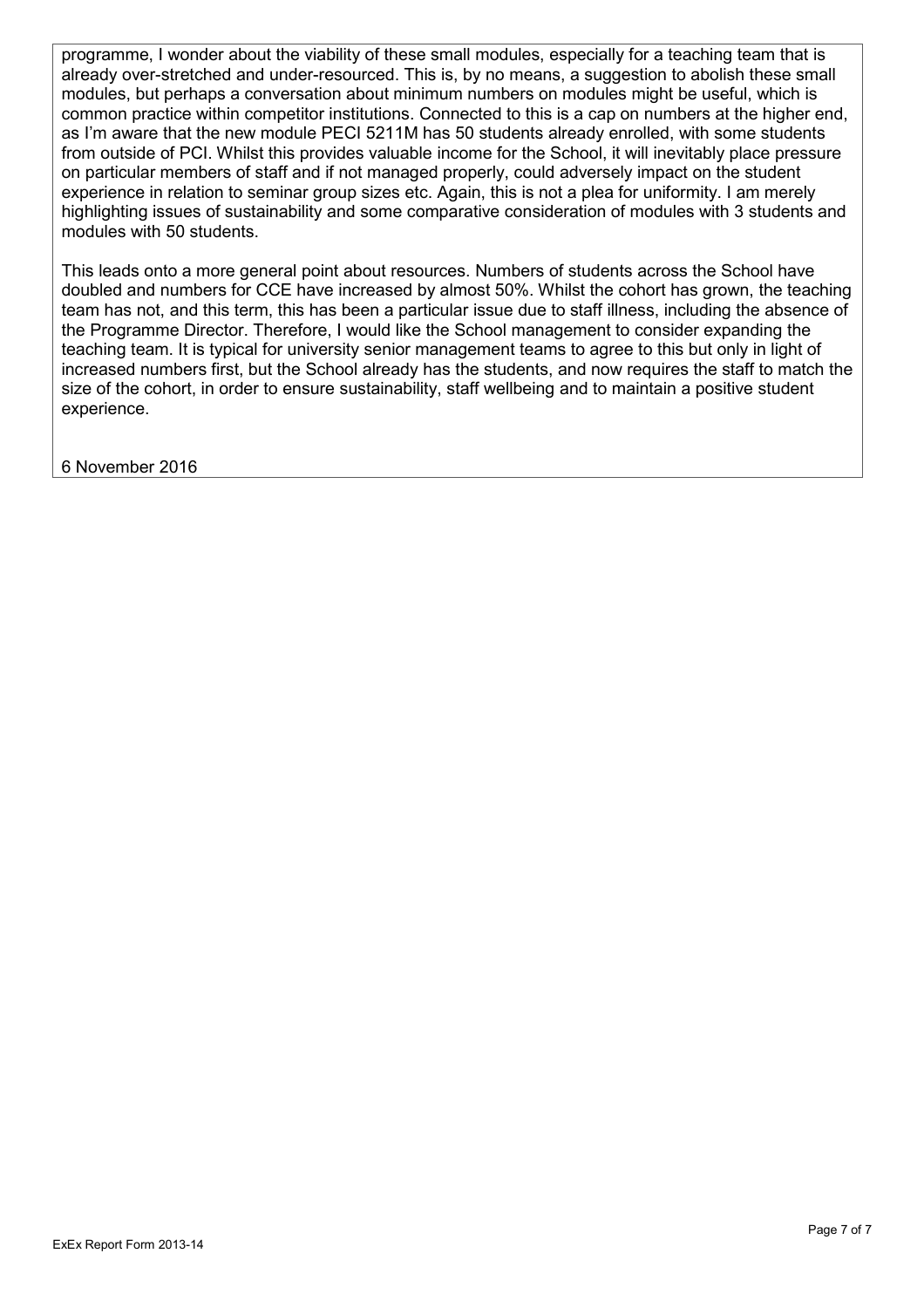# **FACULTY OF ARTS HUMANITIES AND CULTURES EXTERNAL EXAMINER REPORT: SCHOOL RESPONSE**

| School:                   | <b>PCI</b>                                 |
|---------------------------|--------------------------------------------|
| Programme(s):             | MA Culture Creativity and Entrepreneurship |
| <b>External Examiner:</b> | <<>>                                       |
| <b>Academic Session:</b>  | 2015-16                                    |

| Comment:                                                                                                                                                                                                                                                                                                                                                                                                                                                                                    | Response / Action:                                                                                                                                                                                                                                                                                                                                             |
|---------------------------------------------------------------------------------------------------------------------------------------------------------------------------------------------------------------------------------------------------------------------------------------------------------------------------------------------------------------------------------------------------------------------------------------------------------------------------------------------|----------------------------------------------------------------------------------------------------------------------------------------------------------------------------------------------------------------------------------------------------------------------------------------------------------------------------------------------------------------|
| The programme provides an excellent balance of<br>theoretical perspectives, research training and practical<br>and vocational aspects.                                                                                                                                                                                                                                                                                                                                                      | This is great to hear! We developed and<br>introduced new option modules last<br>year to focus on hitherto neglected<br>areas such as audience research,<br>creative enterprise and consultancy.                                                                                                                                                               |
| The written feedback [for Audience Engagement and<br>Impact] is clear, positive and encouraging and has a<br>great format. It is succinct but detailed, with 3 or 4 things<br>to work on. Even those with the highest grades (80 and<br>above) had something to work on. This is excellent<br>practice. Student feedback is excellent with 100 per cent<br>satisfaction. It is excellent to see such a strong module<br>in its first year that has brought the best out of the<br>students. | Thanks - this is a pro forma for<br>feedback that we will aim to roll out<br>across the programme so that we have<br>a more consistent approach.                                                                                                                                                                                                               |
| Problems with Performance and Collaborative<br>Enterprise:<br>Module documentation<br>$\bullet$<br>Minimal reading list<br>$\bullet$<br>Overly descriptive reflective writing<br>$\bullet$<br>Availability of practical work for moderation<br>$\bullet$<br>Transparency of 2 <sup>nd</sup> marking<br>$\bullet$<br>High marking                                                                                                                                                            | I understand that these issues are being<br>addressed by our DSE in discussion<br>with the module manager. As Acting<br>Programme Manager, I will follow-up on<br>this process and aim to implement the<br>suggested changes (at least regarding<br>module documentation and second<br>marking) by the start of Semester 2,<br>when the module will run again. |
| [Cultural Policy: Models and Debates] has a Western<br>focus on cultural policy, which seems slightly limited for a<br>programme with a large majority of Asian students.<br>However, the content itself is sound and there is some<br>excellent work being produced in this module, which<br>shows a sophistication of thinking.                                                                                                                                                           | This module won't run this academic<br>year due to the module leader being on<br>research leave. But we will certainly<br>take this on board in the future<br>development of the module.                                                                                                                                                                       |
| The three way split in the assessment [for Enterprise and<br>Consultancy Practice] is useful for students to develop<br>skills across presentation and pitching, report writing and<br>critical reflection, plus there is the optional teamwork<br>element. This is great for students but labour intensive for<br>staff, especially with the programme already over<br>capacity in terms of staffing.                                                                                      | I totally agree. We will review this with<br>an aim to reduce the assessments to<br>two for the next academic year.                                                                                                                                                                                                                                            |
| There is a lot of variation in staff approaches to writing<br>marking feedback in terms of content, tone, style, length<br>and level of detail. Whilst this is to be expected from a                                                                                                                                                                                                                                                                                                        | See above - we do need to address this<br>and will standardise this as a matter of                                                                                                                                                                                                                                                                             |